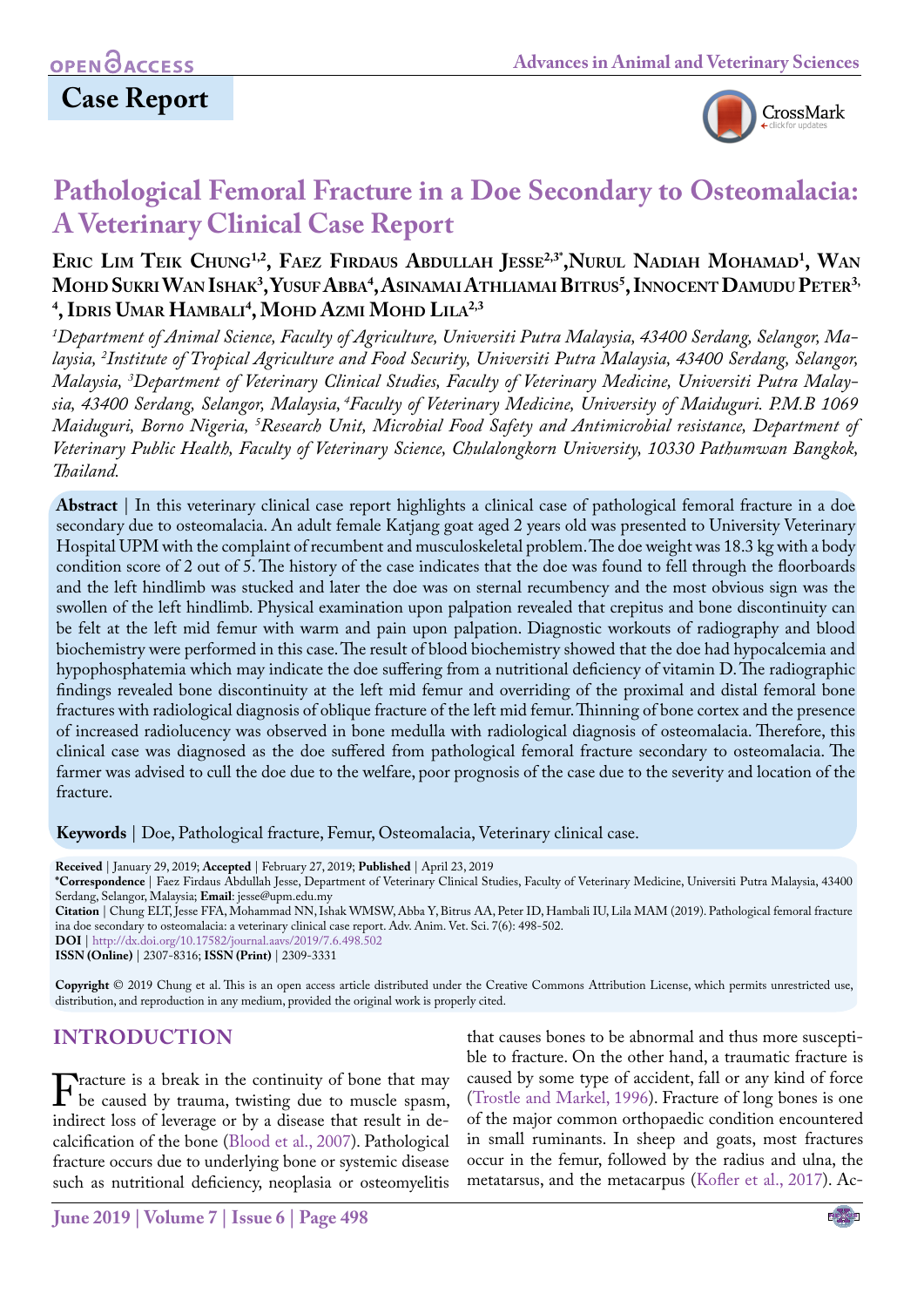#### **Advances in Animal and Veterinary Sciences**

# **OPEN OACCESS**

cording to [Kushwaha et al. \(2011\),](#page-3-3) the location of fracture in long bones are proximal (28.6%), midshaft (42.8%) and distal (28.6%). There are more oblique or spiral fractures compared to any other type of fractures in the long bones. These fractures occur mostly in the hindlimb region which supports most of the body weight ([Singh et al., 2017\)](#page-3-4).

Femur bone is a very hard bone to break due to its' structure of the cortical bone layer where the outer shell is covered by a tough fibrous sheath while under it is a hard and defence layer of compact bone which gives strength to the bone ([Fubini and Ducharme, 2017\)](#page-3-5). Femur fractures generally are identified with some form of trauma suggestive of predominant action of bending or compressive force on the bones. In young ruminants, femur fractures are associated with forced extraction during calving or being trampled by the dam; in older ruminants, fractures of the femur occur secondary to trauma in handling, transportation, or pathologic bone diseases [\(Trostle and Markel, 1996](#page-3-1)). The onset of lameness is rapid and the pain is usually severe with non-weight bearing lameness. Fractures of major long bones in adult ruminants usually are not treated due to the prolonged recovery and possible complications that may affect the prognosis of the condition [\(Kahn and Line,](#page-3-6) [2005](#page-3-6)).

In general, a goat requires around 0.3-0.8% of calcium in their diet [\(Hart, 2008](#page-3-7)). Calcium requirements are generally met in feeding small ruminants, however, supplementing adequate levels of calcium in lactating goats is necessary to prevent parturient paresis and other metabolic diseases related to bones. [Johnson et al. \(2000\)](#page-3-8), stated that a higher incidence of fractures was observed in female animals. This condition is caused by a metabolic disorder that leads to a shortage of calcium in the blood due to calcium being used for milk production. As a result, bones will become soft and weak, resulting in fractures. Osteomalacia is a condition associated with bone pain, increased bone fragility and fractures ([Walker et al., 2014\)](#page-4-0). The softening of bones occurs as a consequence of impaired bone mineralisation, commonly due to vitamin D deficiency causing calcium resorption from the bone. Vitamin D is a fat-soluble vitamin available as a dietary supplement. Most animals especially ruminants require sunlight exposure to the skin to trigger vitamin D synthesis. Vitamin D promotes calcium absorption in the intestine and maintains adequate calcium and phosphate concentrations in the blood and bone [\(Hymoller and Jensen, 2010](#page-3-9)). The present veterinary clinical case report highlights a clinical case of pathological femoral fracture in a doe secondary due to osteomalacia.

#### **VETERINARY CASE REPORT: CASE PROFILES, CLINICAL Examinations and Diagnosis.**

An adult female Katjang goat aged 2 years old was pre-

sented to University Veterinary Hospital Universiti Putra Malaysia (UPM) with the complaint of recumbent and musculoskeletal problem. The doe weight was 18.3 kg with a body condition score of 2 out of 5and was managed intensively in a raised house system with slatted flooring. The vaccination and deworming status of the affected doe were up-to-date. The doe was fed with *Mallotus paniculatus* or known as "balikangin" leaves on a daily basis.

The history of the case indicates that the doe was found to fell through the floorboards and the left hindlimb was stucked and later the doe was on sternal recumbency and the most obvious sign was the swollen of the left hindlimb. Physical examination upon palpation revealed that crepitus and bone discontinuity can be felt at the left mid femur with warm and pain upon palpation. Diagnostic workouts of radiography and blood biochemistry were performed in this case. The result of blood biochemistry showed that the doe had hypocalcemia and hypophosphatemia which may indicate the doe suffering from a nutritional deficiency of vitamin D.



**Figure 1:** Discontinuity of the left femur bone at the midfemoral region on left-lateral view.

<span id="page-1-0"></span>The left hindlimb was radiographed on both left-lateral view and ventral-dorsal view. The radiographic findings revealed bone discontinuity at the left mid femur and overriding of the proximal and distal femoral bone fractures with radiological diagnosis of oblique fracture of the left mid femur. The discontinued diaphysis exhibited at a different degree of radiolucency of the compact bone and endosteum suggesting an oblique fracture ([Figure 1\)](#page-1-0). Overriding of the proximal and distal femoral bone fracture was observed on the ventral-dorsal view. A sharp point of the proximal fracture protruded laterally was also observed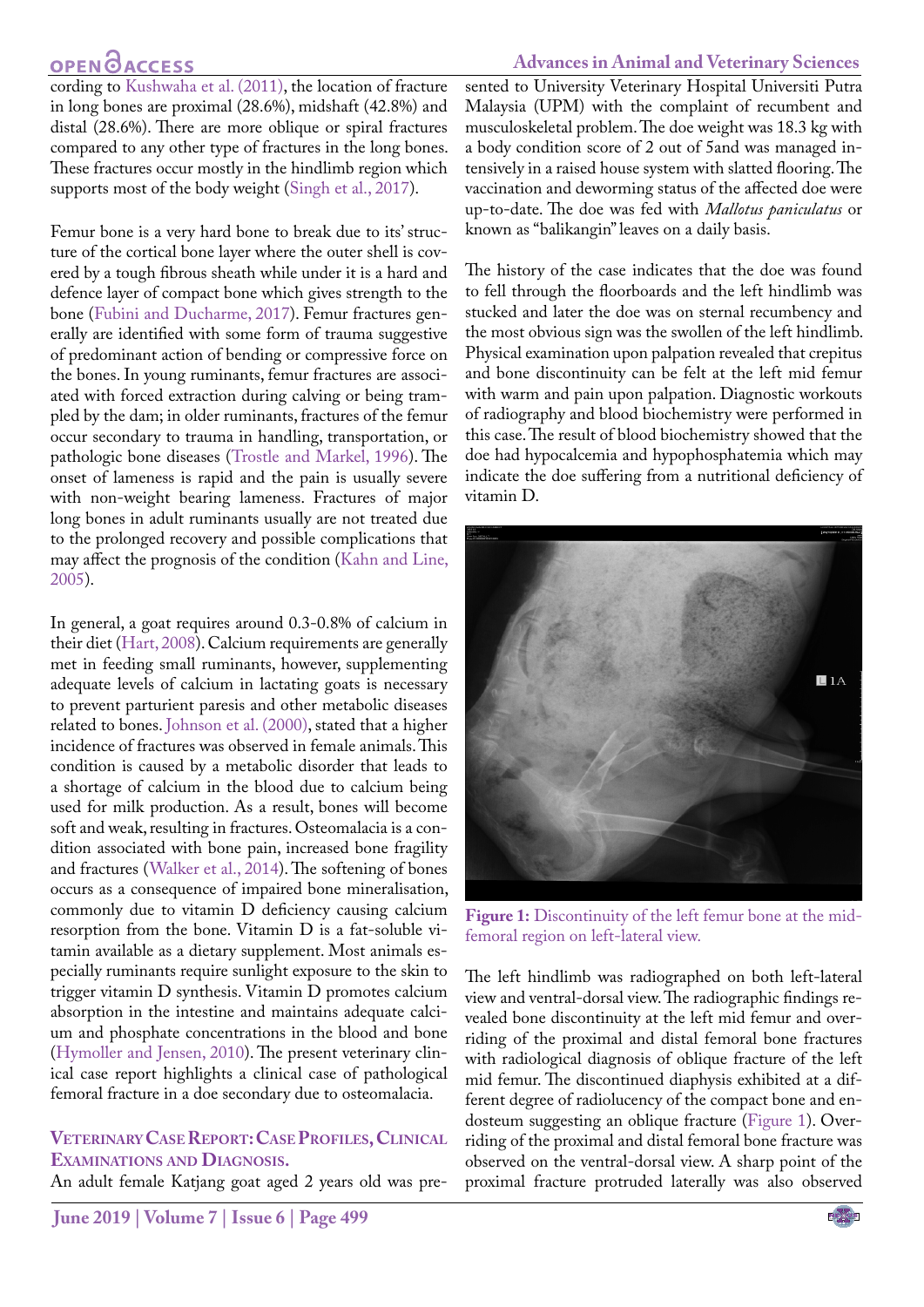## **OPEN OACCESS**

#### **Advances in Animal and Veterinary Sciences**

([Figure 2\)](#page-2-0). Thinning of bone cortex and the presence of increased radiolucency was observed in bone medulla with radiological diagnosis of osteomalacia. Therefore, the radiological diagnosis revealed that the doe was suffering from left hindlimb oblique fracture at the mid-femoral region due to osteomalacia.

Therefore, this veterinary clinical case was diagnosed as pathological femoral fracture secondary to osteomalacia. The farmer was advised to cull the doe due to the welfare, poor prognosis of the case due to the severity and location of the fracture.



**Figure 2:** Overriding of the proximal and distal femoral bone fractures on the ventral-dorsal view. Thinning of bone cortex and the presence of increased radiolucency was observed in the bone medulla.

### <span id="page-2-0"></span>**Discussion**

Fractures of long bones are common in small ruminants and require either conservative management or surgical interference. The aim of fracture treatment is anatomic reduction and immobilization of fracture bones which is accomplished by either internal or external fixation ([Sama](#page-3-10) [et al., 2018\)](#page-3-10). Treatment choices may vary between stall rest, external coaptation, external fixation and open reduction with internal fixation, depending on the type of fracture and the bone involved. ([Mulon, 2013](#page-3-11)). Fractures of the axial skeleton are often treated by stall rest alone because external or internal fixation is not required [\(Bendrey,](#page-3-12) [2014](#page-3-12)). In cases of distal fractures, the conservative treatment with immobilization is the method of choice. Immobilization with plaster associated with Thomas splint, or just with wooden splints in young animals, was effective in reducing fractures. In cases of proximal fractures which

was demonstrated in this clinical case report, the affected animals need to be treated surgically using either external or internal fixation ([Camara et al., 2014\)](#page-3-13) as casts cannot adequately immobilize fractures proximal to the distal radial physis or the distal tibial physis. In ruminants when there is reduced and restricted in movements, the affected animal more prone to bloat condition.

The main limitations in treating bone discontinuity in sheep and goats are the cost involved in surgical procedures, anaesthetics, implants, and post-operative care. Nevertheless, the choice between treatment and euthanasia also depends on the economic or genetic value of the animal and the prognosis associated with the particular fracture [\(Mulon,](#page-3-11)  [2013\)](#page-3-11). The treatment for severe fractures is not economical to be carried out on a production animal as it includes long term physiotherapy, splints, or surgeries such as external stabilization using dental acrylics or joint reduction surgery ([Abdullah et al., 2015\)](#page-3-14). According to [Anderson and](#page-3-15)  [Jean \(2008\)](#page-3-15), the following questions must be answered in all fracture cases: (1) Is treatment required? (2) Can the fracture be acceptably reduced closed or is internal reduction required? (3) Can the fracture be adequately immobilized using external coaptation alone, or is an internal fixation, with or without external coaptation, required? and (4) What is the cost-benefit analysis? In the present case in the veterinary case report, the required treatment is to have reduction using internal fixation method. By considering all the criteria stated above, the decision to cull the doe was made in this case due to the welfare, poor prognosis of the case due to the severity and location of the fracture.

For future alternative options for fractures management in small ruminants, the external skeletal fixation (ESF) can opt as a successful, economic, and alternative to internal fixation. It is an external coaptation technique used to stabilize bone fragments or joints with percutaneous wires or pins held together by an external frame. It will help to stabilize bone fragments or joints with percutaneous pins or wires held together by an external frame which can be modified according to the economic feasibility [\(Anderson](#page-3-15)  [and Jean, 2008\)](#page-3-15). ESF is gaining popularity since it is less invasive, relatively easy to perform and requires minimal equipment ([Harari et al., 1998\)](#page-3-16). The most common clinical complications associated with ESF are instability at the fracture site, pin loosening, pin tract osteolysis, pin tract infections, implant failure, osteomyelitis, and delayed union or nonunion of the fracture. However, with the proper pre and post-operative care of ESF, these complications can be prevented or minimized. This method of management was not opted in this case due to severity and poor prognosis of the case as the affected doe was suffering from osteomalacia as well.

One of the possible causes of osteomalacia is diet. Accord-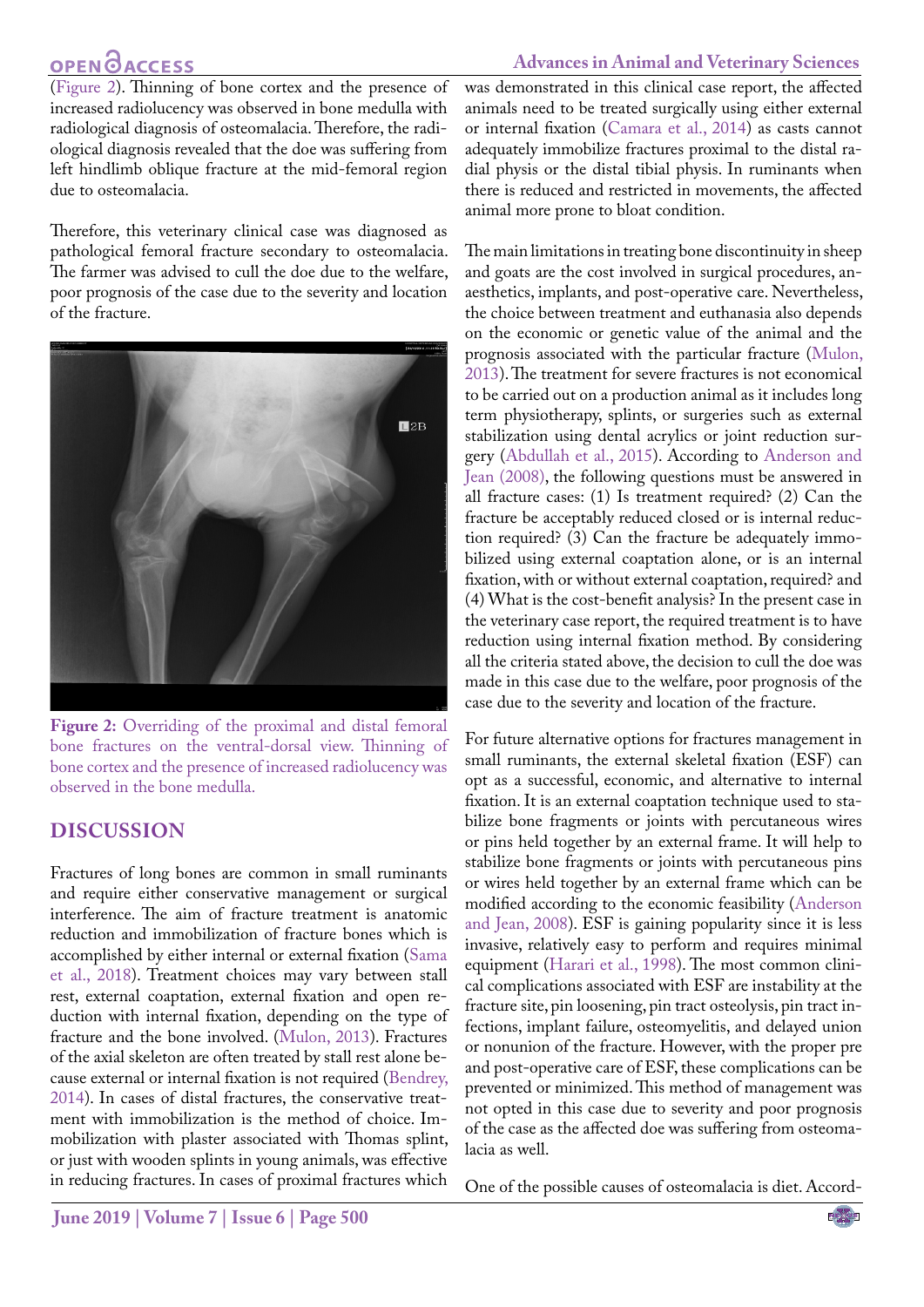## **OPEN**OACCESS

ing to Uhl (2018), the most common causes of osteomalacia in animals are dietary deficiencies of vitamin D or phosphorus. Calcium dietary deficiency is really unlikely to cause the condition because any decrease in extracellular concentration of calcium will be rapidly corrected by the action of PTH and vitamin D [\(Dittmer and Thompson,](#page-3-17) [2011\)](#page-3-17). In addition, green grasses are poor sources of vitamin D. In relation to the case, the patient was only fed with leaves with a low nutritional value which is believed to be the cause of vitamin D deficiency in this case. Next, the possible cause of osteomalacia may due to the design of the goats' house. According to a study by [Hymoller and](#page-3-9) [Jensen \(2010\)](#page-3-9), revealed that cows which were exposed to sunlight had a higher concentration of vitamin D3 in the plasma compared with unexposed cows. Ruminants are very dependent on sunlight exposure for vitamin D synthesis and therefore the design of house or animal shed are very important. For this case, the affected farm had a bad design of goats' house where the roof does not allow any sunlight to enter and very shady. Therefore, the design of the house on this farm could also contribute to the occurrence of osteomalacia in this doe. For prevention and control, the exposure of sunlight could be considered by either increasing the height of the goat house or by providing transparent roof and supplement of feed with vitamin D.

#### **Conclusions**

Good farm design and nutrition intake are required to maintain the welfare and health status of the animal and avoid the osteomalacia condition that was observed in this case leading to pathological fracture.

### **Acknowledgements**

The authors wish to acknowledge the staff from University Veterinary Hospital, Faculty of Veterinary medicine, Universiti Putra Malaysia for their technical assistance.

### **Conflict of Interest**

There exists no conflict of interest.

### **Authors' Contribution**

All authors contributed equally and approved the final manuscript.

#### **References**

<span id="page-3-14"></span>• Abdullah FFJ, Chung ELT, Abba Y, Tijjani A, Sadiq MA, Mohammed K, Osman AY, Adamu L, Lila MAM, Haron AW (2015). Left temporomandibular joint luxation in a Boer goat – a case report. Int. J. Livest. Res. 5(5): 98-102.

#### **Advances in Animal and Veterinary Sciences** [https://doi.org/10.5455/ijlr.20150511062231](https://doi.org/10.5455/ijlr.20150511062231 )

- <span id="page-3-15"></span>• Anderson DE, Jean GS (2008). Management of fractures in field settings. Vet. Clin. North Am. Food Anim. Pract. 24: 567-582. [https://doi.org/10.1016/j.cvfa.2008.07.006](https://doi.org/10.1016/j.cvfa.2008.07.006 )
- <span id="page-3-12"></span>• Bendrey R (2014). Care in the community? Interpretations of a fractured goat bone from Neolithic Jarmo, Iraq. Int. J. Paleopathol. 7: 33-37. https://doi.org/10.1016/j. ijpp.2014.06.003
- <span id="page-3-0"></span>• Blood DC, Studdert VP, Gay CC (2007). Comprehensive Veterinary Dictionary, 3rd Edition. Saunders, London.
- <span id="page-3-13"></span>• Camara ACL, Calado EB, Antunes JMADP, Oliveria CMDM, Afonso JAB, Costa NDA (2014). Conservative and surgical treatment in 22 ruminants with limb fractures. Pesqui. Vet. Bras. 34(11): 1045-1050.
- • Cardinal RN, Gregory CA (2009). Osteomalacia and vitamin D deficiency in a psychiatric rehabilitation unit: case report and survey. BMC Res. Notes. 9(2):82. [https://doi.](https://doi.org/10.1186/1756-0500-2-82 ) [org/10.1186/1756-0500-2-82](https://doi.org/10.1186/1756-0500-2-82 )
- <span id="page-3-17"></span>• Dittmer KE, Thompson KG (2011). Vitamin D metabolism and rickets in domestic animas: a review. Vet. Pathol. 48: 389- 407. [https://doi.org/10.1177/0300985810375240](https://doi.org/10.1177/0300985810375240 )
- <span id="page-3-5"></span>• Fubini SL, Ducharme NG (2017). Farm Animal Surgery, 2<sup>nd</sup> Edition. Saunders, USA.
- <span id="page-3-16"></span>• Harari J, Seguin B, Padgett SL (1998). Principles of External Skeletal Fixation in Small Animal Surgery. Vet. Med. 93: 445-453.
- <span id="page-3-7"></span>• Hart S (2008). Meat Goat Nutrition. Pages 58-83 in Proc. 23rd Ann. Goat Field Day, Langston University, Langston.
- <span id="page-3-9"></span>• Hymoller L, Jensen SK (2010). Vitamin D(3) synthesis in the entire skin surface of dairy cows despite hair coverage. J. Dairy Sci. 93(5): 2025-2029. [https://doi.org/10.3168/](https://doi.org/10.3168/jds.2009-2991 ) [jds.2009-2991](https://doi.org/10.3168/jds.2009-2991 )
- <span id="page-3-8"></span>• Johnson CR, Baird AN, Baird DK, Wenzel JGW (2000). Longbone fractures in llamas: six cases (1992-1998). J. Am. Vet. Med. Assoc. 216(8): 1291-1293. [https://doi.org/10.2460/](https://doi.org/10.2460/javma.2000.216.1291 ) [javma.2000.216.1291](https://doi.org/10.2460/javma.2000.216.1291 )
- <span id="page-3-6"></span>• Kahn CM, Line S (2005). The Merck Veterinary Manual 9th Edition. Merial, USA.
- <span id="page-3-2"></span>• Kofler J, Hochschwarzer D, Schieder K, Osova A, Vidoni B (2017). Limb fractures in 32 small ruminants – treatment and outcome. Tierarztl. Prax. Ausg. G. Grosstiere. Nutztiere. 45(4): 201-212.
- <span id="page-3-3"></span>• Kushwaha RB, Gupta AK, Bhadwa MS, Sharad kumar L, Tripathi AK (2011). Incidence of fractures and their management in animals: a clinical study of 77 cases. Ind. J. Vet. Surg. 32(1): 54-56.
- <span id="page-3-11"></span>• Mulon P (2013). Management of long bone fractures in cattle. In Practice. 35(5): 265-271. hSama AI, Patil DB, Kelawala DN, Parikh PV, Vala AK (2018). Studies on clinical use of orthoses in goats with locomotory disorders. Ind. J. Small Rum. 24(1): 179-182. [https://doi.org/10.5958/0973-](https://doi.org/10.5958/0973-9718.2018.00024.7 ) [9718.2018.00024.7](https://doi.org/10.5958/0973-9718.2018.00024.7 )
- <span id="page-3-10"></span>• [Sama AI, Patil DB, Kelawala DN, Parikh PV, Vala AK \(2018\).](https://doi.org/10.5958/0973-9718.2018.00024.7 )  [Studies on clinical use of orthoses in goats with locomotory](https://doi.org/10.5958/0973-9718.2018.00024.7 )  [disorders. Ind. J. Small Rum. 24\(1\): 179-182.](https://doi.org/10.5958/0973-9718.2018.00024.7 )
- <span id="page-3-4"></span>• Singh D, Singh R, Chandrapuria VP, Vaish R (2017). Occurrence pattern of different types of fracture in Bovine, Caprine and Canine. J. Anim. Res. 7(4): 745-749. [https://](https://doi.org/10.5958/2277-940X.2017.00114.0 ) [doi.org/10.5958/2277-940X.2017.00114.0](https://doi.org/10.5958/2277-940X.2017.00114.0 )
- <span id="page-3-1"></span>• Trostle SS, Markel MD (1996). Fractures of the femur. Advances in Ruminant Orthopedics Vet. Clin. N. Am-Food A. 12(1): 196-180.
- • Uhl EW (2018). The pathology vitamin D deficiency in

NE**X**US